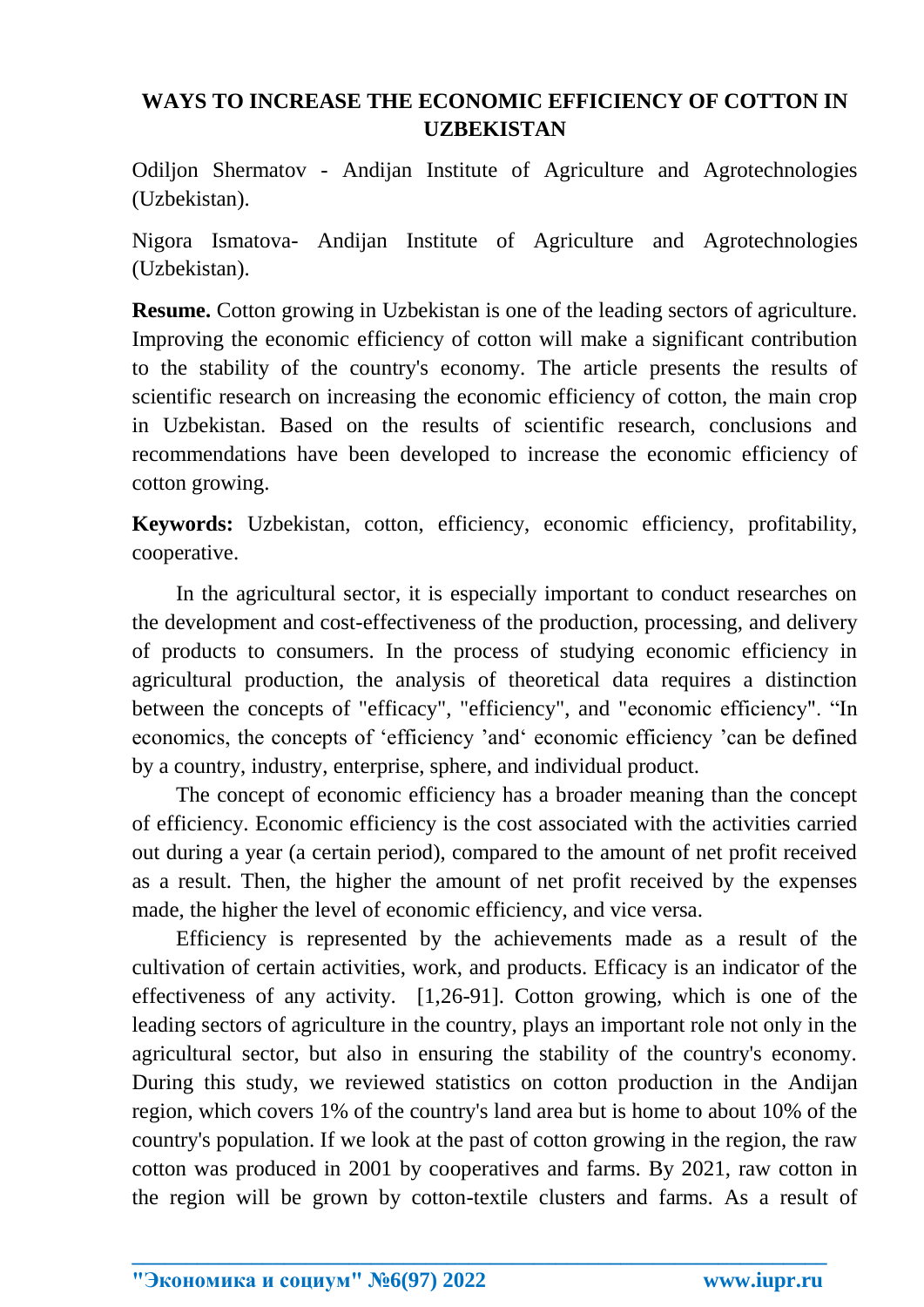economic reforms in the cotton sector in Andijan region, by 2021 the cotton yield in cotton-textile clusters will average 37.0 centners per hectare and on farms 34.0 centners per hectare. Compared to the national average, the average yield of cotton in the region is 20.0-25.0 centners of cotton, and in some regions - 12-15 centners. The average is 34-35 centners. The table shows that by 2021, the cotton yield in the region has increased to an average of 35.4 centners per hectare by 2021, and the rate of return, which is the final indicator of economic efficiency, has increased from 9.5% in 2016 to 17.8%. The fact that the results achieved are not yet at the level of demand indicates that there are a number of problems that need to be addressed in the field of increasing the economic efficiency of cotton. In particular, the steady and rapid rise in the cost of material and technical resources in the cotton sector over the past decade has had a significant impact on making it an unprofitable sector. Today, one of the tasks of agricultural policy is to improve the system of material and technical resources of cotton farms. Therefore, there is a need to reconsider the current system of logistics

| $N_2$          | <b>Indicators</b>                                 | Unit of<br>measure     | 2016   | 2017     | 2018   | 2020    | 2021    |  |  |
|----------------|---------------------------------------------------|------------------------|--------|----------|--------|---------|---------|--|--|
| $\mathbf{1}$   | Crop area                                         | ha                     | 91400  | 89200    | 81791  | 79391   | 78991   |  |  |
| $\overline{2}$ | Productivity                                      | centner/ha             | 28.7   | 26.8     | 26.5   | 34      | 35.4    |  |  |
| 3              | Gross yield                                       | tons                   | 261945 | 239378   | 216850 | 268232  | 279767  |  |  |
| 4              | Total costs                                       | mln.UZS                | 262235 | 479352.5 | 671268 | 1128430 | 1605413 |  |  |
| 5              | Total income                                      | mln.UZS                | 287081 | 445392   | 705464 | 1235188 | 1891564 |  |  |
|                |                                                   |                        |        |          |        |         |         |  |  |
| 6              | Costs                                             | thousand<br><b>UZS</b> | 2869   | 5373.9   | 8207   | 14214   | 20324   |  |  |
| 7              | Income                                            | thousand<br><b>UZS</b> | 3141   | 4993.2   | 8625   | 15568   | 23947   |  |  |
|                | Average per ton of product                        |                        |        |          |        |         |         |  |  |
| 8              | Cost of per ton of<br>product                     | thousand<br><b>UZS</b> | 1001   | 2002.5   | 3095.5 | 4207    | 5738    |  |  |
| 9              | Average selling<br>price of per ton of<br>product | thousand<br><b>UZS</b> | 1096   | 1860.6   | 3253.2 | 4605    | 6761    |  |  |
| 10             | Profitability                                     | $\%$                   | 9.5    | $-7.1$   | 5.1    | 9.5     | 17.8    |  |  |

|  |  |  | Economic efficiency of cotton growing in Andijan region in 2016-2021 |
|--|--|--|----------------------------------------------------------------------|
|  |  |  |                                                                      |

**Source: Andijan Regional Department of Agriculture**

and create a completely new system in its place. In our opinion, the solution of this problem requires the accelerated development of cooperation and integration processes in the agro-industrial complex.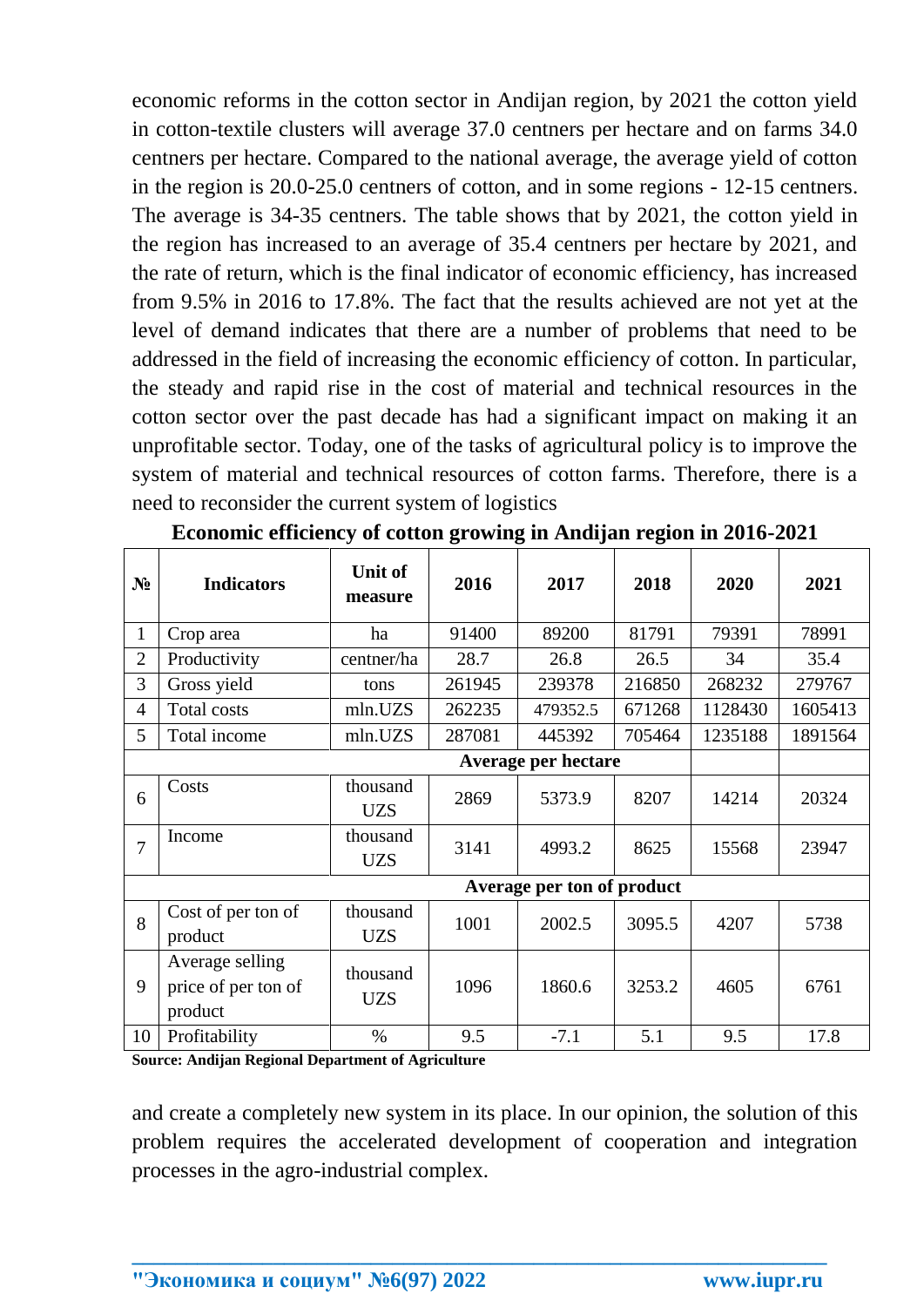As a result of ongoing reforms in the field of increasing the economic efficiency of cotton, it has been identified that there are a number of issues that need to be addressed in this area. In particular, the steady and rapid growth of prices for material and technical resources in the cotton industry over the past decade has had a significant impact on its becoming an economically harmful sector. Today, one of the tasks of agrarian policy is to improve the system of material and technical resources of cotton farms. Therefore, there is a need to reconsider the existing system of material and technical resources and to create a completely new system in its place. In our opinion, the solution of this problem requires the accelerated development of cooperation and integration processes in the agro-industrial complex. In particular, in the context of the development of today's farming movement, the provision of them with material and technical resources and the establishment of multidisciplinary supply and service cooperatives will help solve the problem of meeting their demand for resources and services at quality, timely and affordable prices. The main goal of the cooperative should be the timely and quality satisfaction of the demand of the members of the cooperative for the relevant types of material and technical resources required in the production process. Farms specializing in cotton growing in a certain area will join the cooperative. Farmers applying for membership in the cooperative apply to the General Meeting to join the cooperative. The issue of joining and leaving the cooperative is decided by the general meeting, membership is voluntary, and its member can leave or join the cooperative at any time.



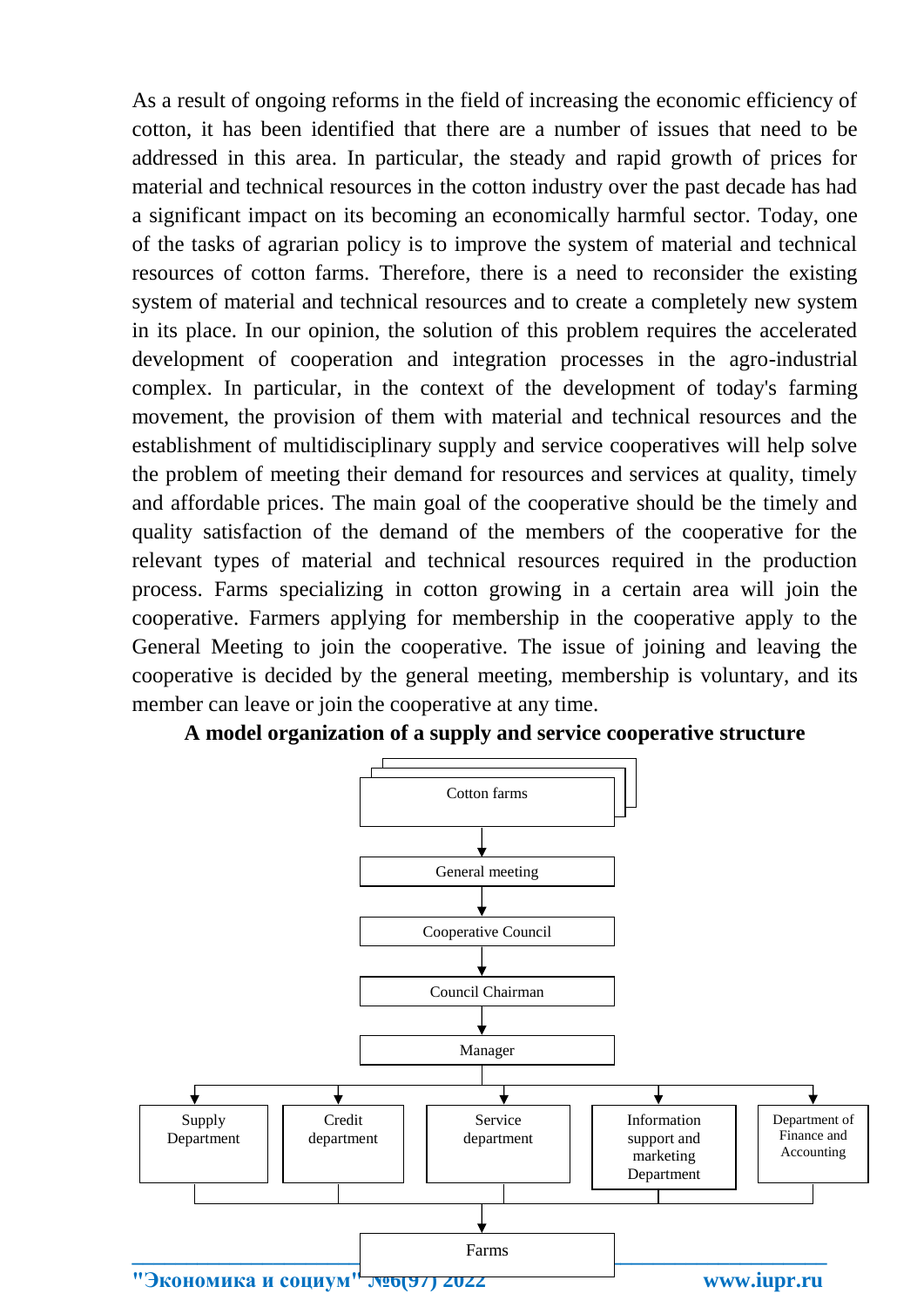Source: Based on the author's research.

The supreme governing body of the cooperative is the general meeting of members. The general meeting is held once a year at the end of the reporting year. The general meeting may be convened in accordance with the decision of the Cooperative Council or at the initiative of at least one third of the members. The Cooperative Council is elected by the general meeting of farmers who have joined the cooperative for a term of one year. One of the members of the Council shall be elected Chairman of the Council for a term of one year. The Council and its Chairperson shall act on a community basis.

The proposed cooperative is fundamentally different from the current centralized supply and service system, which is supposed to operate in a fully liberalized environment, with cooperatives operating strictly in accordance with farmers' orders. Since the cooperative is organized on the basis of the property of farmers, as their organization will be both responsible and interested in the timely and quality performance of work and services.

Research on improving the economic efficiency of cotton in Uzbekistan has led to the following conclusions and recommendations:

1. Research shows that in cotton growing, when one factor is given more attention, there is a state of "indifference" to other factors.

2. According to the study, today the area under agricultural crops, in particular cotton, is declining, the use of new technologies to produce products at the level of demand, the development of the industry, increasing the amount of output per unit of resources, network efficiency, plays an important role in increasing. This will directly increase the knowledge and skills of cotton growers.

3. In the context of the development of today's farming movement in the cotton industry, the provision of them with material and technical resources and the establishment of multidisciplinary supply and service cooperatives will help solve the problem of meeting their demand for resources and services at quality, timely and affordable prices. In a market economy, cooperative relations have been an important factor in the transition of production to a real democratic basis in the process of political, social and demographic changes. The agro-industrial complex, the main component of which is agriculture, in particular the cotton industry, plays an important role in the development of cooperative relations, combining individual and collective interests in the current situation and its development.

## **References**